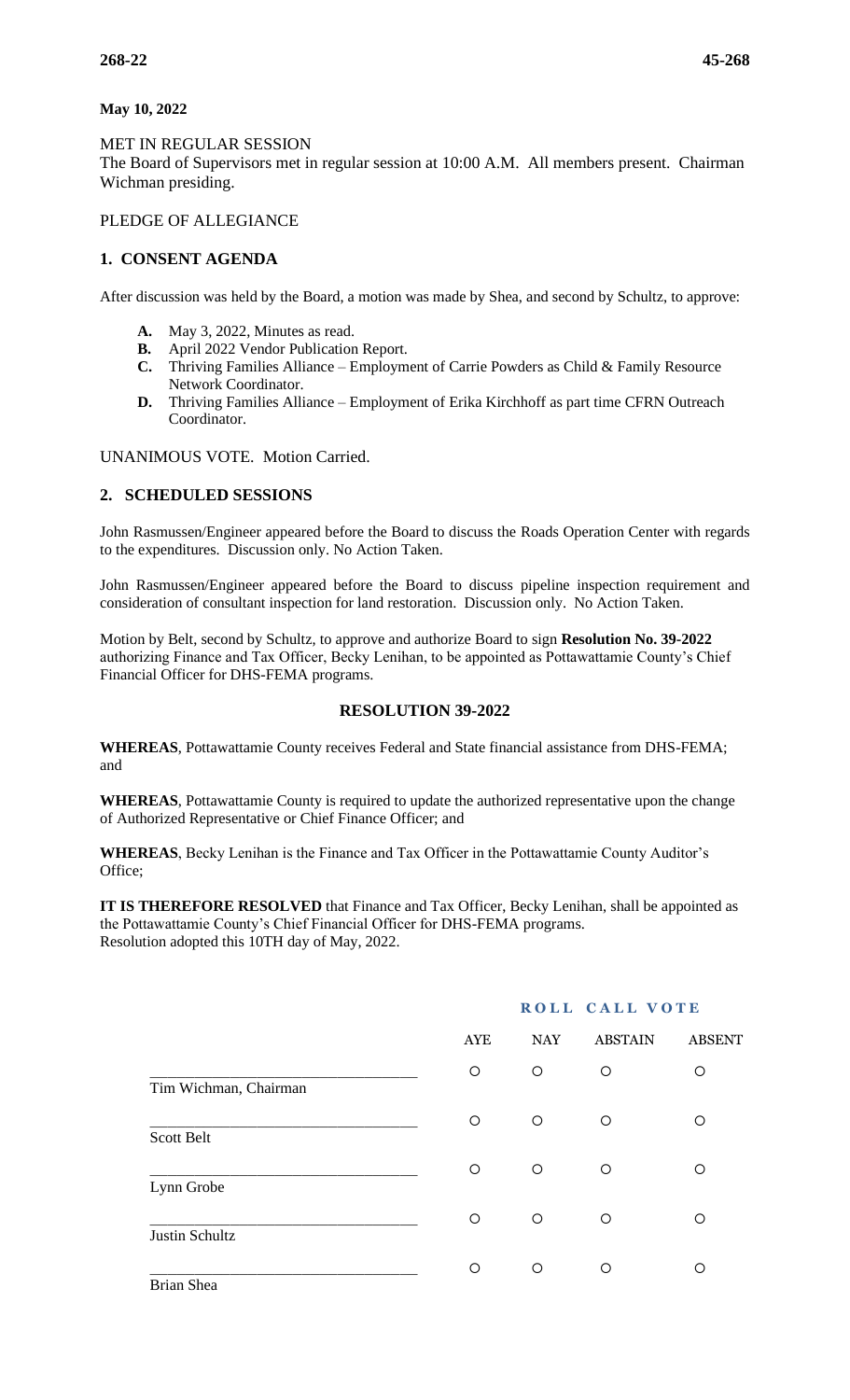**269-22 45-269**

ATTEST: \_\_\_\_\_\_\_\_\_\_\_\_\_\_\_\_\_\_\_\_\_\_\_\_\_\_\_\_\_\_\_\_\_\_\_\_\_\_\_\_\_\_\_\_\_\_\_\_\_

 Melvyn Houser, County Auditor Roll Call Vote: AYES: Wichman, Belt, Grobe, Schultz, Shea. Motion Carried.

Motion by Belt, second by Schultz, to approve and authorize Board Chairman to sign American Federation of State, County and Municipal Employees (AFSCME) Local 2364 Roads Employees Agreement, effective July 1, 2022, through June 30, 2025. UNANIMOUS VOTE. Motion Carried.

Motion by Schultz, second by Shea, to approve and authorize Board Chairman to sign Memorandum of Understanding Between Pottawattamie County and the American Federation of State, County and Municipal Employees (AFSCME) Local 2364 Roads Employees Agreement, effective July 1, 2022, through June 30, 2025. UNANIMOUS VOTE. Motion Carried.

Motion by Schultz, second by Shea, to approve and authorize Board Chairman to sign Pottawattamie County Communications and 911 Employee Association/AFSCME 2364-911 Union Labor Agreement, effective July 1, 2022, through June 30, 2025. UNANIMOUS VOTE. Motion Carried.

Motion by Shea, second by Belt, to approve and authorize Board Chairman to sign Memorandum of Understanding Between Pottawattamie County and the American Federation of State, County and Municipal Employees (AFSCME) Local 2364-911 Agreement, effective July 1, 2022, through June 30, 2025.

UNANIMOUS VOTE. Motion Carried.

# **3. OTHER**

After discussion was held by the Board, a motion was made by Shea, second by Schultz, to approve the Website Privacy, Legal & Linking Policy.

UNANIMOUS VOTE. Motion Carried.

After discussion was held by the Board, a motion was made by Shea, second by Belt, to approve the Acceptable Use Policy. This will be a new policy in the employee handbook. UNANIMOUS VOTE. Motion Carried.

After discussion was held by the Board, a motion was made by Schultz, second by Shea, to approve Public Relations position. Roll Call Vote: AYES: Schultz, Shea, Belt. NAYS: Wichman, Grobe. Motion Carried.

### **4. RECEIVED/FILED**

- A. Salary Action(s):
	- 1) Conservation Employment of Grace Kauffman as Natural Areas Management Intern Hitchcock.

### **5. PUBLIC COMMENTS**

Arlen Ullrich following up to Town Hall meetings on ARPA money, wants \$200 per month for citizens of the county 70 years of age or older who make \$35,000 per year or less. Money to be spent in 4 vouchers for #1 housing, #2 utilities, #3 medical and drugs and #4 food and gasoline for as long as the money lasts.

Shawna Anderson will present information from Town Hall ideas. 1. Help for Small Businesses 2. Housing for Teachers.

### **6. BUDGET SESSION**

Discussion only.

### **7. ADJOURN**

Motion by Belt, second by Schultz, to adjourn meeting. UNANIMOUS VOTE. Motion Carried.